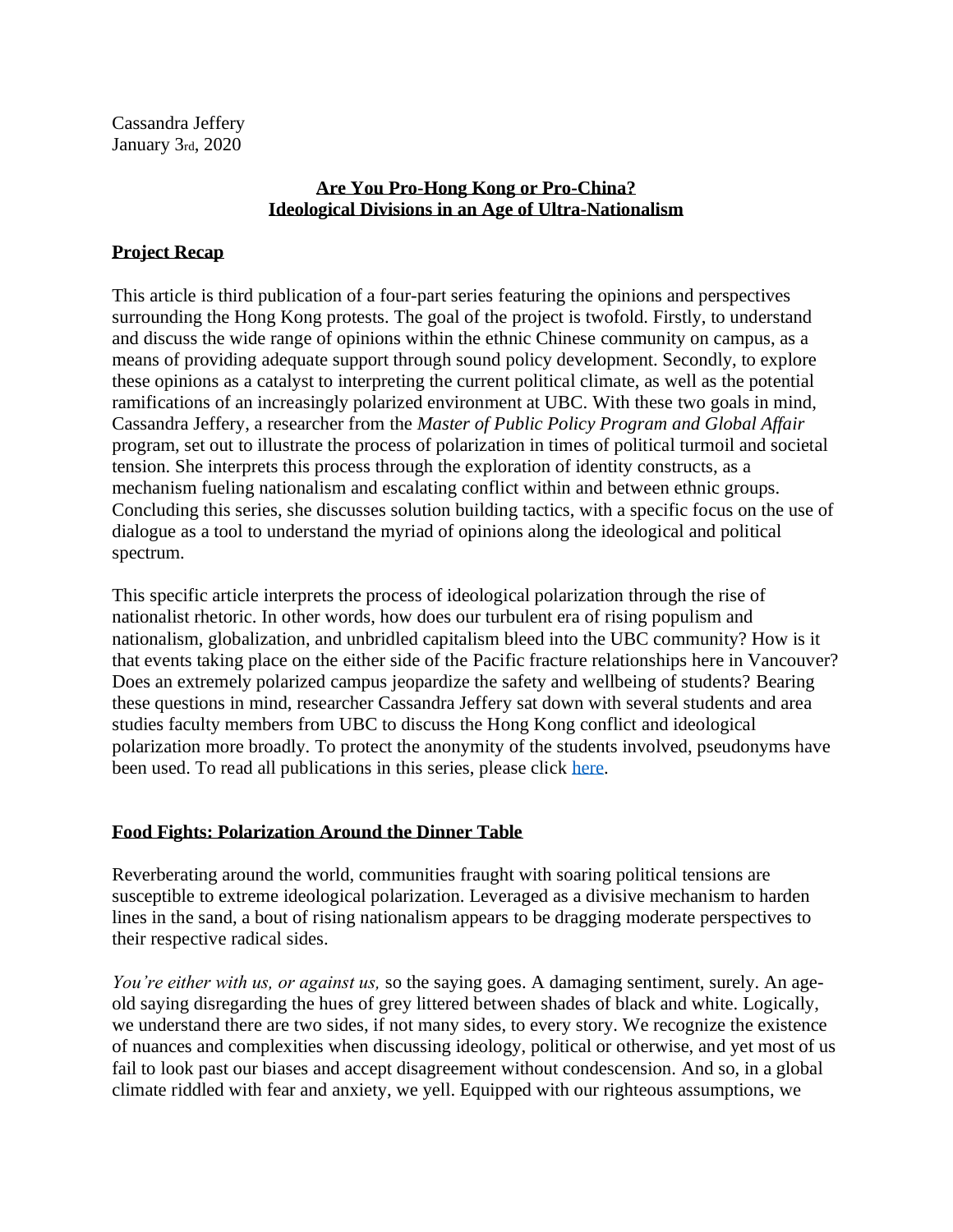passionately express our views, blinded by the guise of, "well, that's *my* opinion." These are emotional and turbulent times, to be sure.

Ideological polarization is not a new phenomenon, though. Think back to every holiday spent around the dinner table with your trickle-down advocating conservative uncle or love-will-saveus-all hippie cousin. Conversations, at least in my household, ended in fits of rage and inconsolable tears. I would storm out of the room, rambling on about ignorance, blinded by my unquestionably *correct* doctrine. This routine became a household bit: staunch retaliation to any idea deemed in opposition to my ideological principles, regardless of actual knowledge or insight on the subject matter. In every fit of pantomimed desperation, we pushed ourselves and one another further along the ideological spectrum. Naturally, the realization that I too may be pouring fuel onto the polarization fire was not an easy pill to swallow. My identity was entirely intertwined in my ideological and political beliefs, to the point where any slight against or critique of these principles was a direct afront to my personhood. A family member questioning the fundamental values I believed to be *right* was to challenge my rudimentary understanding of the world.

In 2020, it feels as though the entire world is our dining room table, and we are passionately squabbling over an insurmountable range of opinions on the political and ideological spectrum. However, unlike our annual holiday gatherings with family, the stakes at the proverbial global dinner table are much higher.

### **Background Knowledge**

Before diving into the opinions and perspectives of UBC students, it is important to consider nationalism and populism in a global context. A journal published by the [Italian Institute for](https://www.ispionline.it/en/pubblicazione/when-populism-meets-nationalism-21764)  [International Political Studies](https://www.ispionline.it/en/pubblicazione/when-populism-meets-nationalism-21764) broadly defined nationalism as the ideology, or discourse, of the nation.

"It fosters specific collective movements and policies promoting the sovereignty, unity, and autonomy of the people gathered in a single territory, united by a distinctive political culture and sharing a set of collective goals. […] Nationalist ideology coordinates and mobilises collective action in nation-building through the sentiment of belonging to the nation as a primary identity"  $(14)$ .

On the other hand, populism has often been defined as a "rhetorical style of political communication, a thin-centred ideology, a form of political behaviour, and a strategy of consensus organisation" (16-17).

These two ideologies converge when there is a need to legitimize vaguely developed rhetoric, which centres around the denial of pluralism, with a more robust ideology such as nationalism (17).

"In other words, conceiving populism as a thin ideology illustrates the dependence of populism on more comprehensive ideologies that provide a more detailed set of answers to key political questions" (17).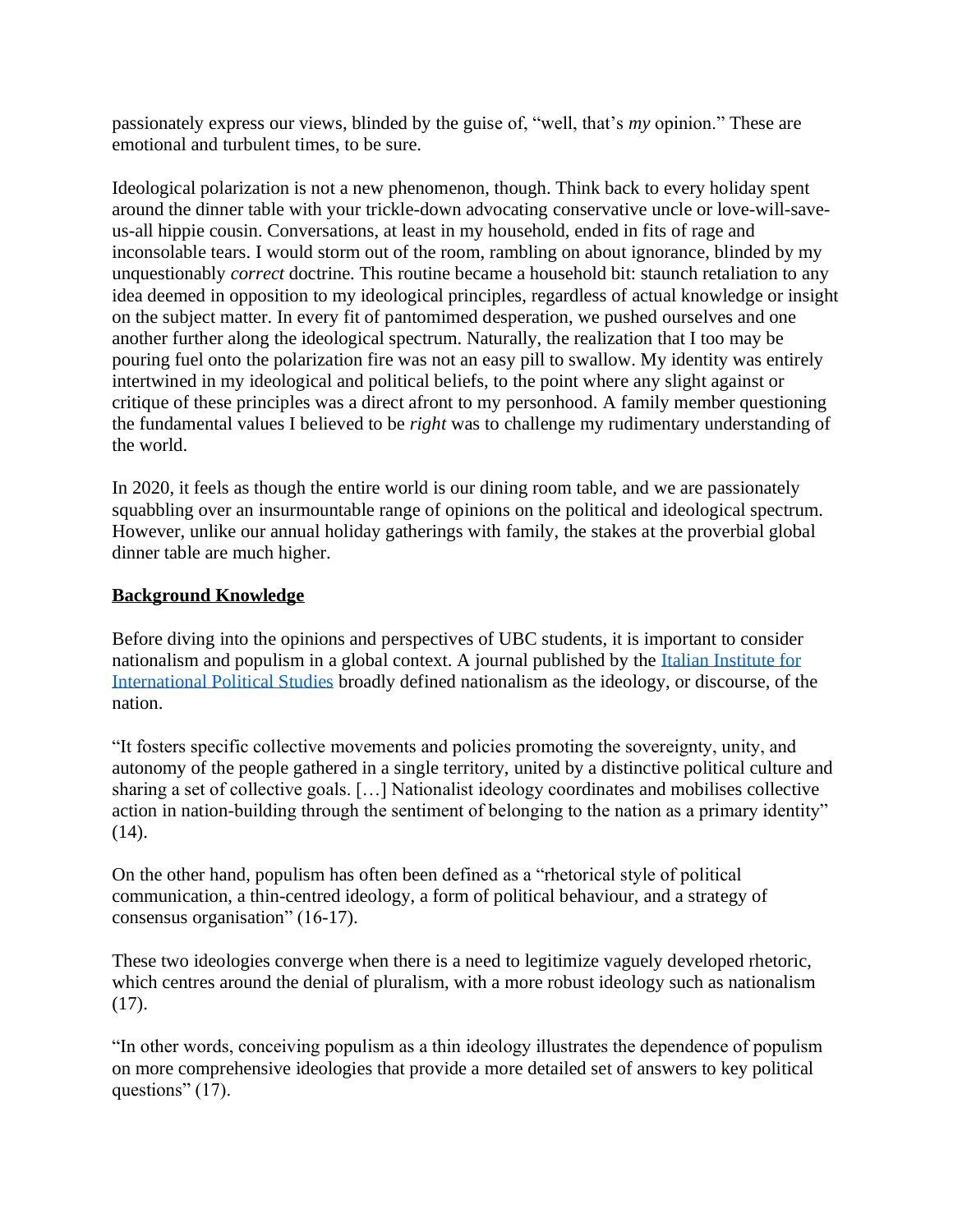Key political questions, within this context, effectively divide based on inclusionary and exclusionary ideologies, fostering a culture of blame towards out-groups for the woes of in-group participants. The *us* versus *them* mentality manifests on both sides of the political divide, often through the villainizing of ethnic, cultural, and religious minorities on the right, and elitist, greedy socialites on the left. In a time of global unrest, it's easy to see how populist and nationalist dogma can polarize opinions, even within in-groups, and lead to increased hostility, division, and discrimination.

"Nationalism is a tool that gets used in this process of escalation, which is really just a process of power building," explains Dr. Aftab Erfan, *Director for Dialogue and Conflict Engagement with the Equity and Inclusion Office* at UBC. "It starts with the jokes, the gossip and leads to communication breakdowns. Then coalition building and the othering begins by drawing on the stereotypes and furthering the dehumanizing process. Nationalism is the easiest way to build a coalition and escalate underlying conflicts that could lead to violence. Naming and identifying your 'enemy' to further legitimize your in-group."

Nationalism and coalition building apply to Canada and to UBC, as well. When we think about this process from within the vantage point of a liberal, Canadian academic institution, we may conjure up associations with the radical, Trump-supporting right. However, such an assumption would fail to acknowledge the radical left, which includes a wide variety of opinions within and across ethnic divisions.

"I worry that people hold liberal ideology to be such an intricate part of Canadian identity, that for some members of the Canadian population, especially the Asian Canadian population, they may refuse to see mainland Chinese people, that may have been born here, or that may have Canadian citizenship, as being fully Canadian. Even though, at the heart of it, Canadian identity, or *Canadianness* is about having plurality of ideas and plurality of people," says Dr. Benjamin Cheung, *Lecturer and Indigenous Initiatives Coordinator in the Department of Psychology* at UBC*.* 

"I worry that people are going to be so entrenched into their views of what is and what isn't Canadian identity, that they end up ostracizing people who have every right of identifying as Canadian," adds Dr. Cheung.

## **"Trivial Things Don't Matter Any More:" Student Perspectives**

"We are not hopeful about the outcome," says Jamie, an undergraduate UBC student and Hong Kong native. "We need to find motivation and hope, but it's difficult. I was taught to forgive, and I know I should forgive, but I am very angry, and at this point, I don't know if I can."

Perched up at a picnic table near the student centre, I sit listening attentively to two undergraduate students from Hong Kong. As they voice their frustration with the Chinese government, and share their personal hardships, it is clear these two young students have a lot more on their minds than final exams.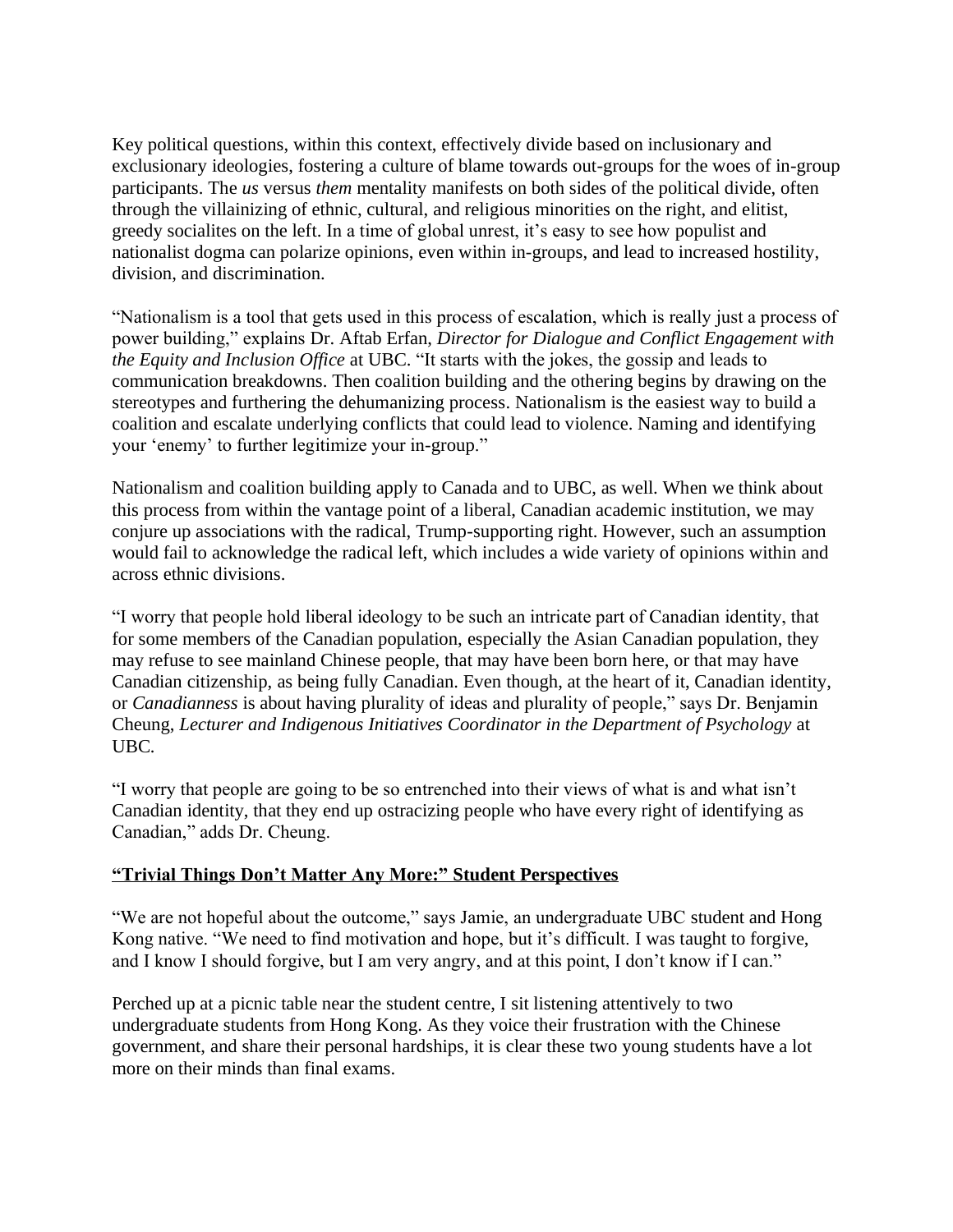"Trivial things don't matter anymore, now it's more about, have my friends been arrested? Is my family okay? Will my friends be able to escape from Poly U?" expresses Danielle, also a UBC undergraduate student and Hong Kong native. "A lot of us are willing to sacrifice our lives for this, and it's not because we are stupid."

Danielle describes how the situation in Hong Kong has grown into a matter of desperation, with many of her family and friends succumbing to feelings of hopelessness.

"But the problem is that I don't see politics anymore, I see power," says Danielle, referring to her resentment towards the Chinese People's Party (CCP). "It's so frustrating, I am standing up for a basic fundamental right, but people think I am somehow destroying the society. Yes, I am radical in a way. I stand up for what I believe in, for my rights in society, but that doesn't mean I hate mainlanders. I recognize where their thoughts and values come from. It's really hard because it's not about the facts and the communication, it's the value system and the structural system that has defined our identities from a very young age."

"In Hong Kong, we put individuals before the system, and we cannot trust the government too much," adds Jamie, as she explains her frustration towards the CCP and towards the Hong Kong elite, who have helped exacerbate the conflict. "They left it to the next generation to deal with this problem."

For Jamie and Danielle, the effects of the Hong Kong conflict are bleeding into their Vancouver lives in several ways. The stress and anxiety harboured for friends and family in Hong Kong has become routine, but they have also grown to fear PRC influence here on campus, too.

"I think the government is watching me here in Canada," says Danielle.

Danielle explains that her dad used to work in mainland China, and also participated in peaceful protests at the onset of this conflict. After crossing back into Hong Kong from the mainland, one day he was detained for eight hours without reason. Danielle says that the police collected information on her family during her dad's detention and believes they may now be keeping tabs on her.

"I've also held a few big rallies on campus, which is another reason why I think they're watching me," adds Danielle.

She also mentioned that her photo was taken without her permission and posted all over an information board on WeChat.

"At the rally, they took close up photos of protestors, then posted them up on social media and wrote up blogs about how we're separatists, but that's not true," says Danielle. "I feel so paranoid, I always feel like someone is watching me."

It is important to point out that during my research for this project, I did not find any conclusive proof that deliberate, government sanctioned PRC influence operations have taken place on UBC's campus. Regardless, based on anecdotal evidence alone, it is clear that the conflict more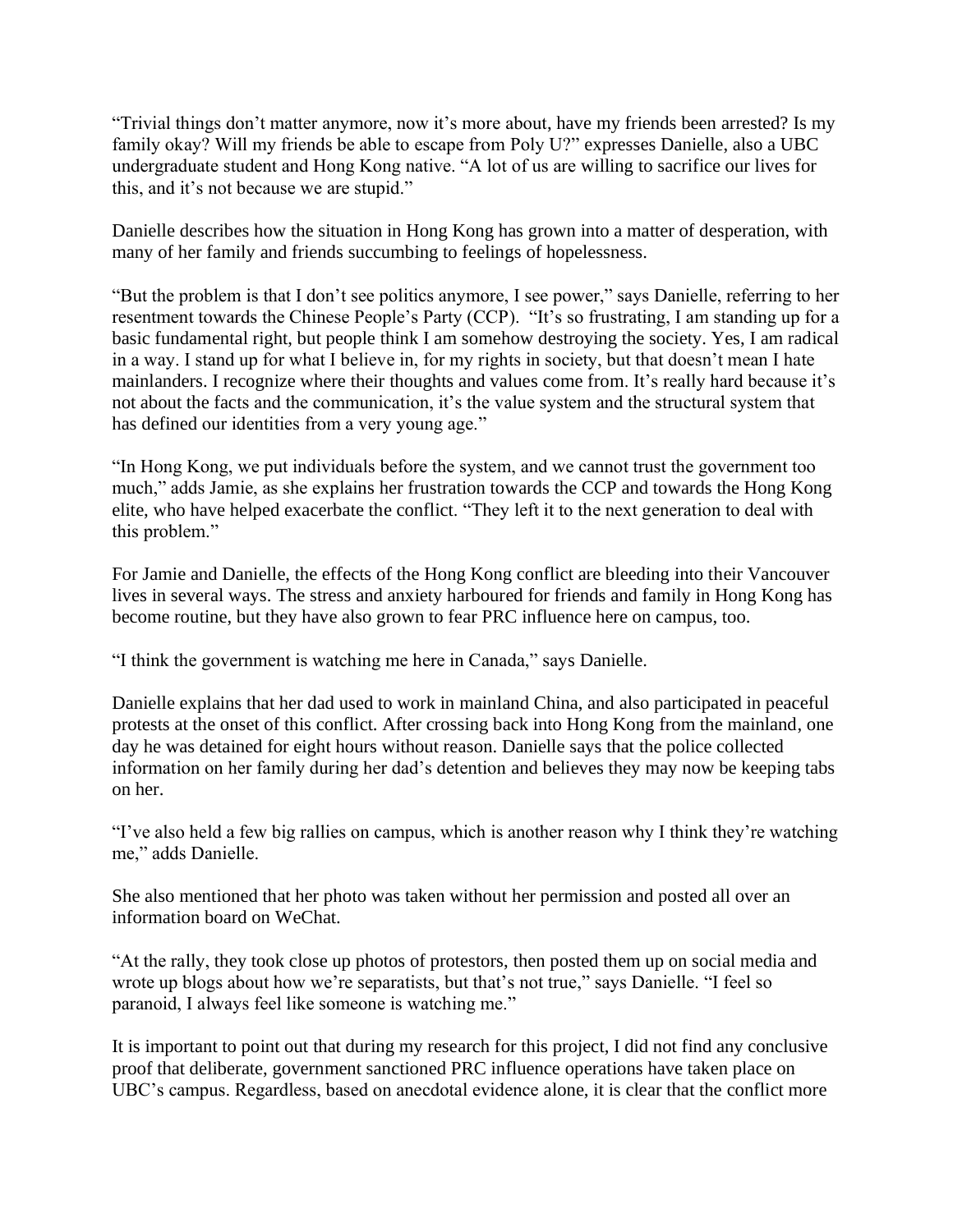broadly has facilitated and heightened an atmosphere riddled with anxiety and fear on campus. This toxic climate of paranoia and apprehension weighs on students from Hong Kong, as well as mainland China. Students from mainland China and Chinese-Canadian faculty members being the recipients of growing skepticism from Canadian authorities *and* PRC patriots. In one instance, a university faculty member, originally from mainland China, disclosed a scenario in which she was unfairly questioned because of her place of origin. In other conversations with mainland Chinese citizens, they have described their trepidation around holding views that are in opposition to the CCP, should their opinions be discovered.

"I am pro-democracy, and I stand with the Hong Kong protestors, even though they use violence that is pretty hard to justify. But it is really dangerous for me to have these views," says Li Jun, an undergraduate student from mainland China, currently studying at UBC. "I went to one of the protests here in Vancouver, and it was so divided. I am Chinese in a Hong Kong crowd, but I am scared to show my face and be visible in this capacity because it could be dangerous for my family back in China."

From another vantage point, some students feel as though the Hong Kong conflict has been poorly covered by Western media, suggesting patronizing rhetoric is fueling divisiveness between Hong Kong and China, and within ethnic Chinese communities here in Vancouver.

Li Qiang, a graduate student at UBC, says that he was highly critical of the Chinese government before moving to Canada several years ago to pursue his undergraduate degree.

"It was very jarring when the censorship veil was lifted, I was suddenly exposed to all these ugly truths; it's hard to live with it and be quiet about it," describes Li Qiang.

However, after spending some time in Canada, Li Qiang says he took a more moderate approach towards the Chinese government, citing Western-centric criticism as an unfair representation of China's political tactics.

"I started to realize that the Chinese government does have its difficulties, but there's always another side to the story, there is always a number of political and cultural issues that the government is dealing with at any given time. I'm not agreeing with everything the Chinese government is doing, or even defending the government, but they are reacting to what they perceive as a problem in a way they believe is appropriate," says Li Qiang. "I am against criticizing the government without being constructive. Pointing a finger and shaming is not adequate. Very often that could make things actually worse."

Despite his rather moderate views, Li Qiang says it has become increasingly difficult to respectfully engage with students on the Hong Kong conflict, and on China-Canada relations more broadly. More distressingly, he expresses his angst regarding the rise of racist and discriminatory rhetoric in the wake of growing tension between China and Canada.

"People I've spoken to, most of whom have been in Canada for about 15 years, have been experiencing more and more bigot sentiments following the arrest [of Huawei's Meng Wanzhou] and China's retaliation," says Li Qiang.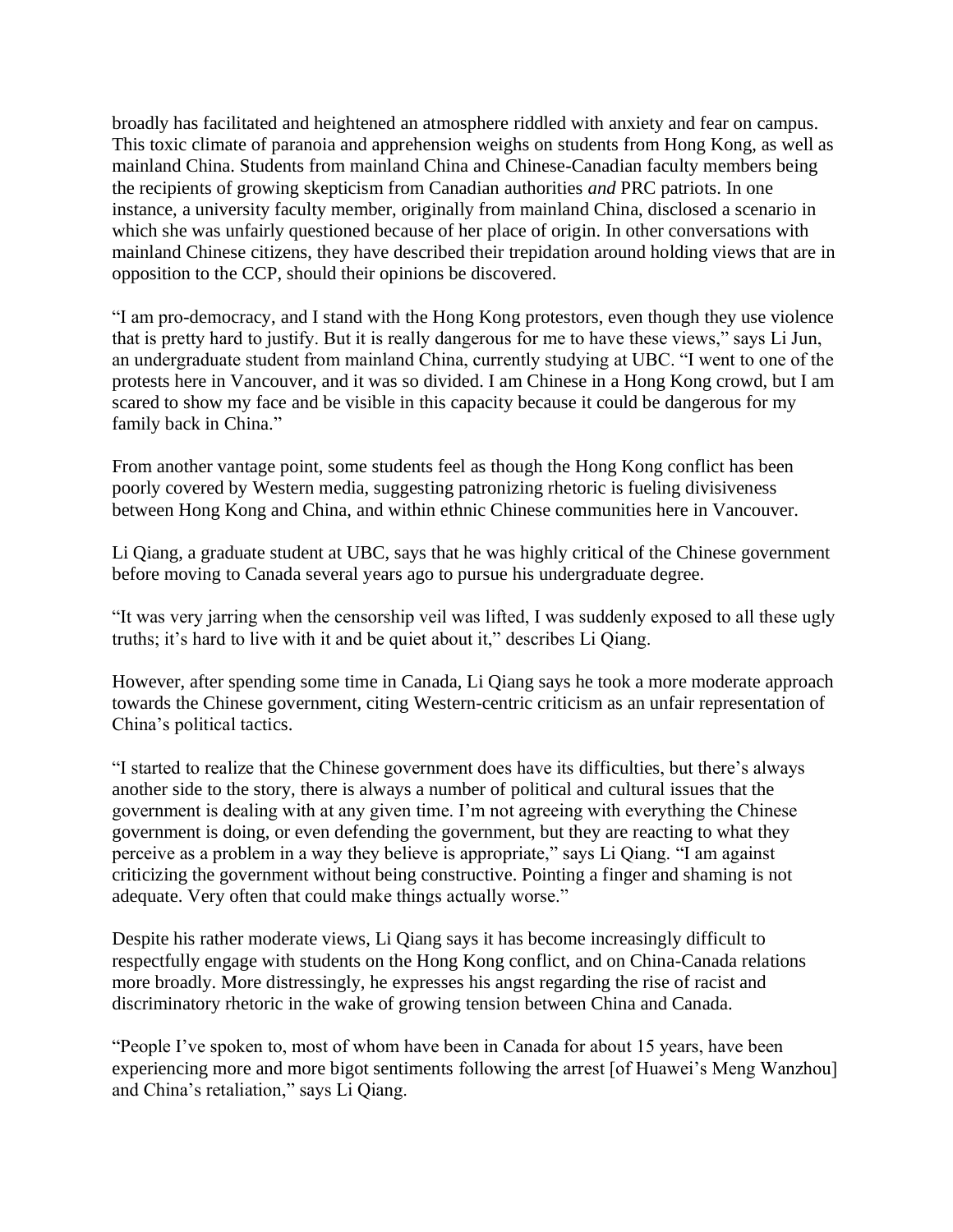Li Qiang says that he has not personally been at the receiving end of discriminatory behaviour in recent months; however, he did mention that he has started to sensor himself more than usual.

"I'm more careful not to do anything that may provoke people because I am aware that actions by the Chinese, or Asian communities in general, may have altered perceptions of Canadians," adds Li Qiang. "I want to first show people that I am very similar to them. I do not want to get into a conversation signaling to people that we are very different and there is no way we're going to agree."

Zhang Wei, another graduate student here at UBC, also expressed his concern regarding discriminatory behaviour in recent months. In our conversation, we discussed the rejection of student visas based on Chinese citizenship, and his fear that racism will become part of the dominant conversation on campuses in Canada, too.

"I don't want that to become a normal part of UBC culture," reflects Zhang Wei.

## **Where Do We Go from Here? Navigating Ambiguity and Listening to Difference**

Avoiding ideological difference is impossible, nor should it be strived for as an idyllic aspiration. Plurality of opinions and perspectives, nurtured and reinforced through a culture of tolerance, provides society with an opportunity for continuous growth and development. Learning without reservation accommodates a space for critical reflection of societal structures and prevailing dogmas, encouraging the fluid adaptation and enhancement of existing presumptions. However, indoctrinated by dominant culture, human beings tend to asseverate assumptions without unpretentiously understanding alternative points of view, sequentially failing to adequately critique their own convictions.

Indeed, genuine ideological heterogeneity should be cultivated; society must learn how to engage with difference in a constructive and respectful manner. We must relinquish our arrogant assumptions, and unequivocally accept difference of opinion, even when it fundamentally contradicts everything we *know* to be true. We must provide a space for a myriad of voices along the political and ideological spectrum, practicing our active listening skills in the process. I am not advocating that we provide a space for voices on either far end of the ideological spectrum. However, I am suggesting that we learn how to be more comfortable in the grey areas. As a society, navigating the ambiguity will not only dissuade movement towards the righteous realms of the ideological spectrum, but it will also foster a more inclusive and effectual sphere of problem solving.

"Conflict escalates when people feel they don't have a voice," says Dr. Eftab, *Director for Dialogue and Conflict Engagement with the Equity and Inclusion Office* at UBC."So, if you can hear people early, really hear them and capture the essence of what they're saying, then hopefully they won't have to say it louder and louder."

The first article published in this series provides background information regarding the scope of the project and the China-Hong Kong conflict more broadly. The second piece published